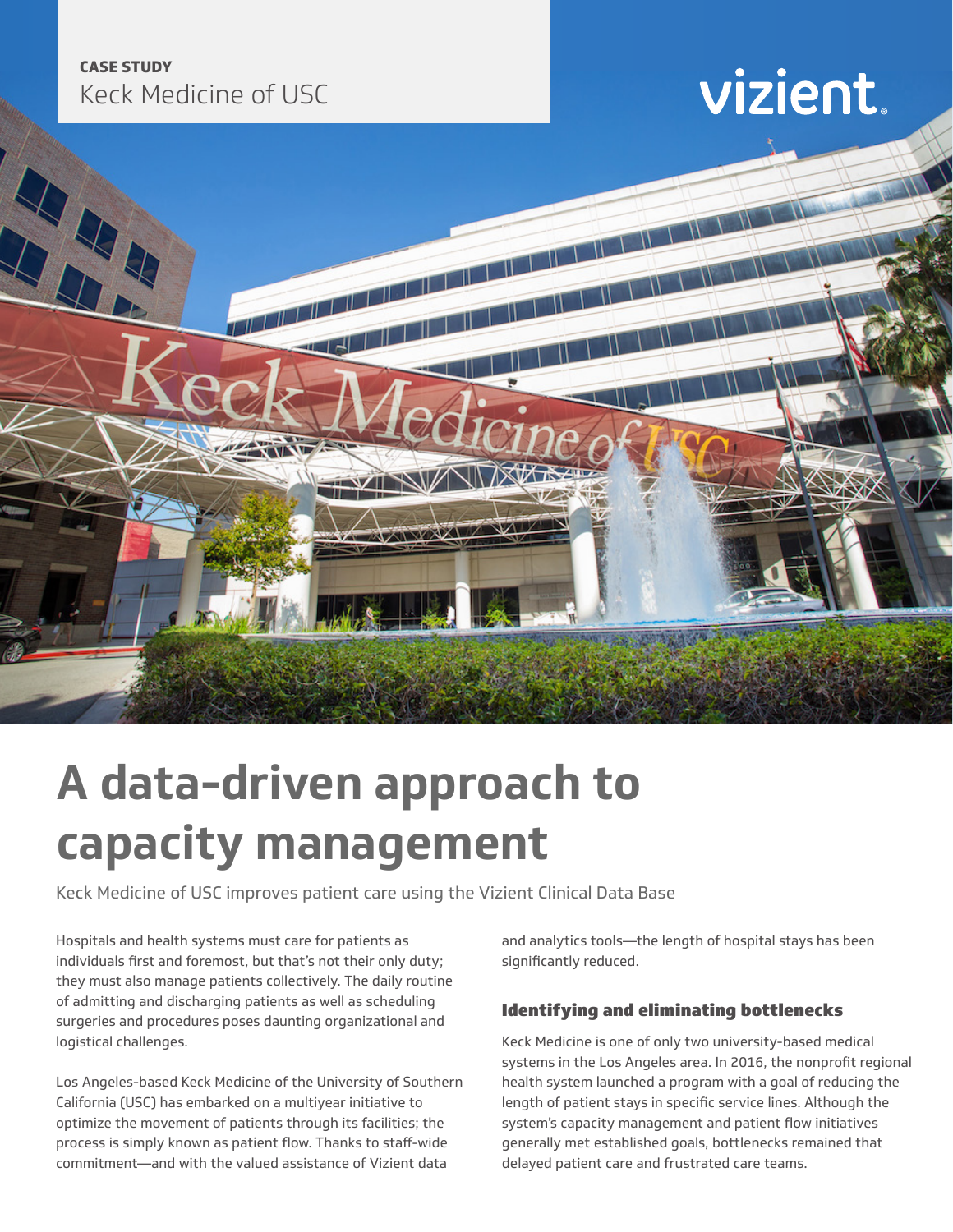# vizient

Dana Asato, RN, a former Keck nurse who also served as manager of capacity and staffing, acknowledged the challenges of this undertaking. "What is the saying? How do you eat an elephant, one bite at a time? That's what I kind of flash to," she said. "And in fact, when you look at capacity management, it can be this large, overwhelming obstacle to tackle."



As an initial step, Keck joined Vizient's Capacity Management: Agility in a Time of Uncertainty 2020 Collaborative project to discover how other health systems across the country address this complex problem and learn about leading practices and initiatives that could be implemented to improve its patient flow. Through the collaborative, Keck developed a capacity management plan that accounted for the impacts of the COVID-19 pandemic.

All areas of the facility were involved. A strategy committee was formed, comprising of team-leading physicians, nurses, care coordinators and transfer center and environmental services (EVS) personnel. Subgroups from this committee were formed to focus on improvement initiatives in four areas: capacity management/patient flow, admissions, discharge planning and bed turnaround.

Another new team, the capacity management office, specifically addressed the issue of bottlenecks, approaching the problem similarly to the way air traffic controllers manage and coordinate incoming and outgoing flights at airports.

Capacity Management: Agility in a Time of Uncertainty 2020 Collaborative

The collaborative project brings together teams from health systems across America to address a common issue. Led by a subject matter expert, these teams participate in conversations, implement learnings into their own systems and share best practices and tips for success.

As part of the capacity management collaborative, teams:

 $\vec{AB}$ 

Introduce and utilize a change management framework to develop clear structure and ownership for future improvement and changes.



Define capacity management roles and responsibilities, reporting structures and data and status reporting needs.



Engage physician partners in improvement efforts and leadership responsibilities.



Identify and complete "Just Do It" improvements.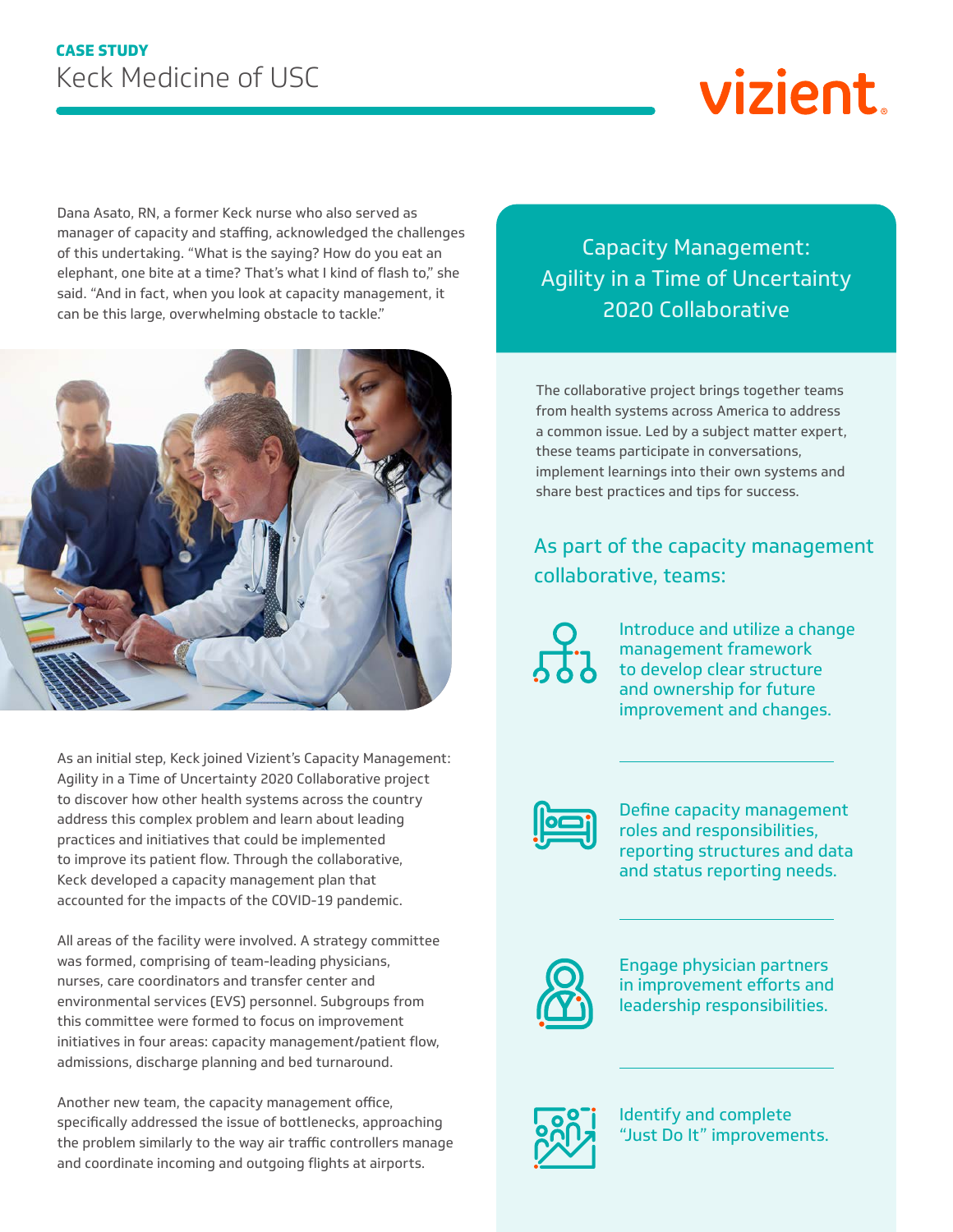# vizient

"Participating in the Vizient collaborative helped us get the right individuals in place," says Jason Willardson, MHA, process architect. "It pushed us to say, 'Hey, we need to hold ourselves accountable. We're going to be reporting out.' That's been one big thing."

#### Seeing results

Additional initiatives — dubbed "Just Do it" improvements — addressed patient bed assignments and hospital occupancy. Using the Vizient Clinical Data Base (CDB), Keck examined historical data concerning its patient stays and hospital capacity. This is an important element of managing patient flow, as this information can be used to gauge future demand. CDB allows users to create custom reports and dashboards and use the Vizient Quality & Accountability (Q&A) scorecard in their planning and improvement efforts. In addition, CDB provides access to data from other medical facilities, so personnel could compare Keck's performance to its peers. A major benchmark that Keck utilizes as part of its capacity management work is the CDB Length of Stay Index by hospital. When the improvement work began in 2016, Keck ranked 119th among its customized peer group. As of early 2021, the facility ranked 12th in this metric within its customized peer group.



While staff members are pleased with the improvements that have been achieved, their work is ongoing. Keck continues to monitor this data and expand its use of technology. Implementing AI-based software to further optimize patient flow is a near-term priority. And in response to the findings from the Vizient collaborative, Keck plans to streamline communications and reorganize its reporting structures.

"The Clinical Data Base has been a huge help for us," Willardson says. "Especially early on, our physicians — but really all of our team members — were very interested in comparison data." Keck was able to compare how it was performing against other organizations, including seeing what ICU length of stay looked like for similar patient populations elsewhere. "So we were able to use that to say, 'Our patients for this specific procedure or this diagnosis are staying for eight days, but elsewhere, it's only five to six days. Where are we missing the boat?' We've also had times where our team members have said, 'I know someone from this organization that's seeing really good results. Let me reach out, and we can learn from them specifically.' So our team really gets excited when we see that data from the Clinical Data Base." ■



**•** Participating in the Vizient collaborative helped us get the right individuals in place. It pushed us to say, 'Hey, we need to hold ourselves accountable.'

**Jason Willardson, MHA** Process Architect, Keck Medicine of USC